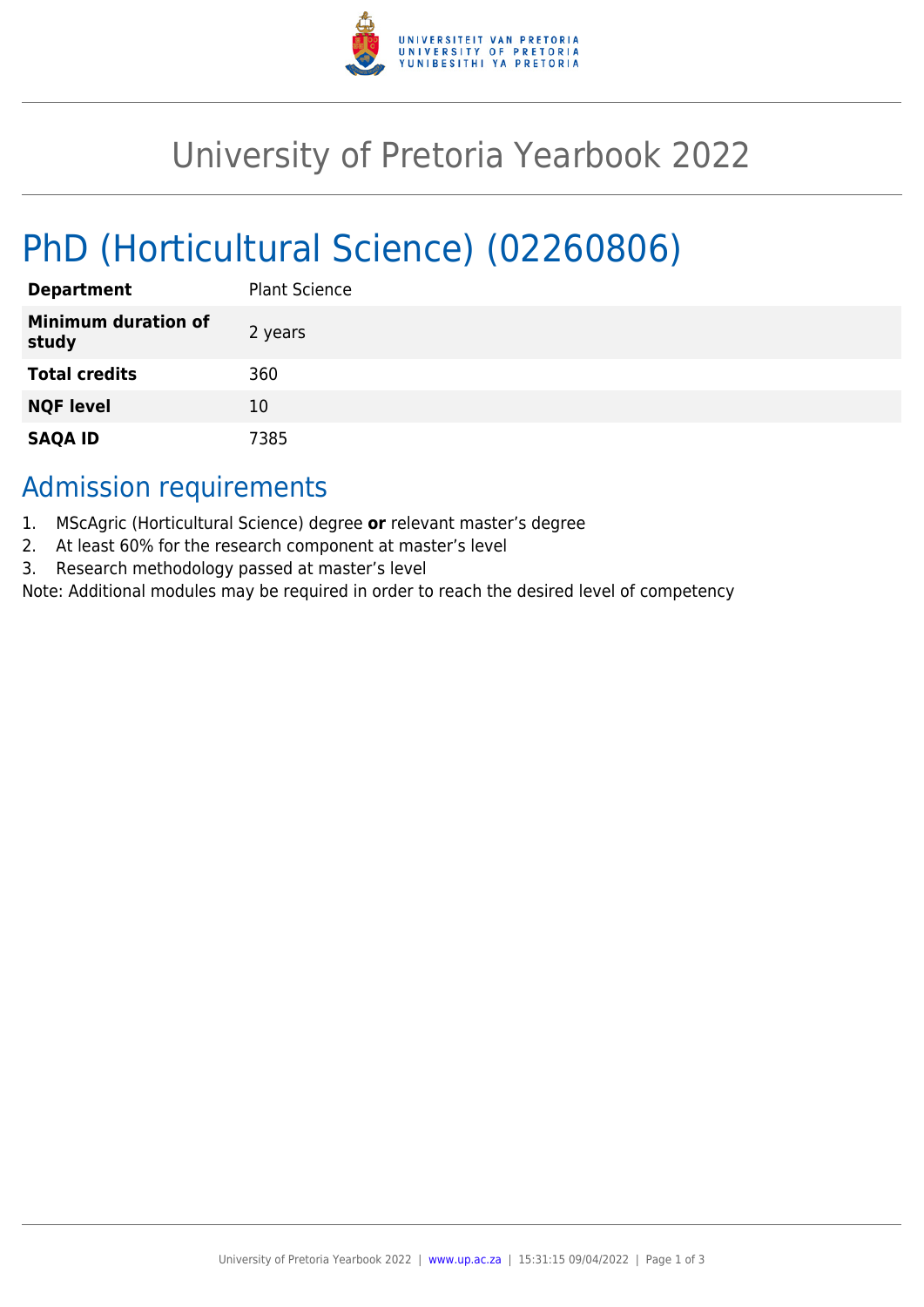

## Curriculum: Year 1

**Minimum credits: 360**

### **Core modules**

#### **Thesis: Horticultural science 990 (TBK 990)**

| <b>Module credits</b>         | 360.00                                |
|-------------------------------|---------------------------------------|
| <b>NQF Level</b>              | 10                                    |
| <b>Prerequisites</b>          | No prerequisites.                     |
| <b>Language of tuition</b>    | Module is presented in English        |
| <b>Department</b>             | Department of Plant and Soil Sciences |
| <b>Period of presentation</b> | Year                                  |

#### **Module content**

This module involves the development, presentation and approval of a research proposal, the execution of the research project, and the writing up and presenting of the research results. In addition to the thesis, the student is also expected to publish at least one research paper in a peer-reviewed, UP accredited scientific journal. An oral examination covering Pasture Science and other fields related to the thesis will be conducted after the thesis has been accepted by examiners. A candidate needs to pass both the written thesis and oral examination to qualify for the degree.